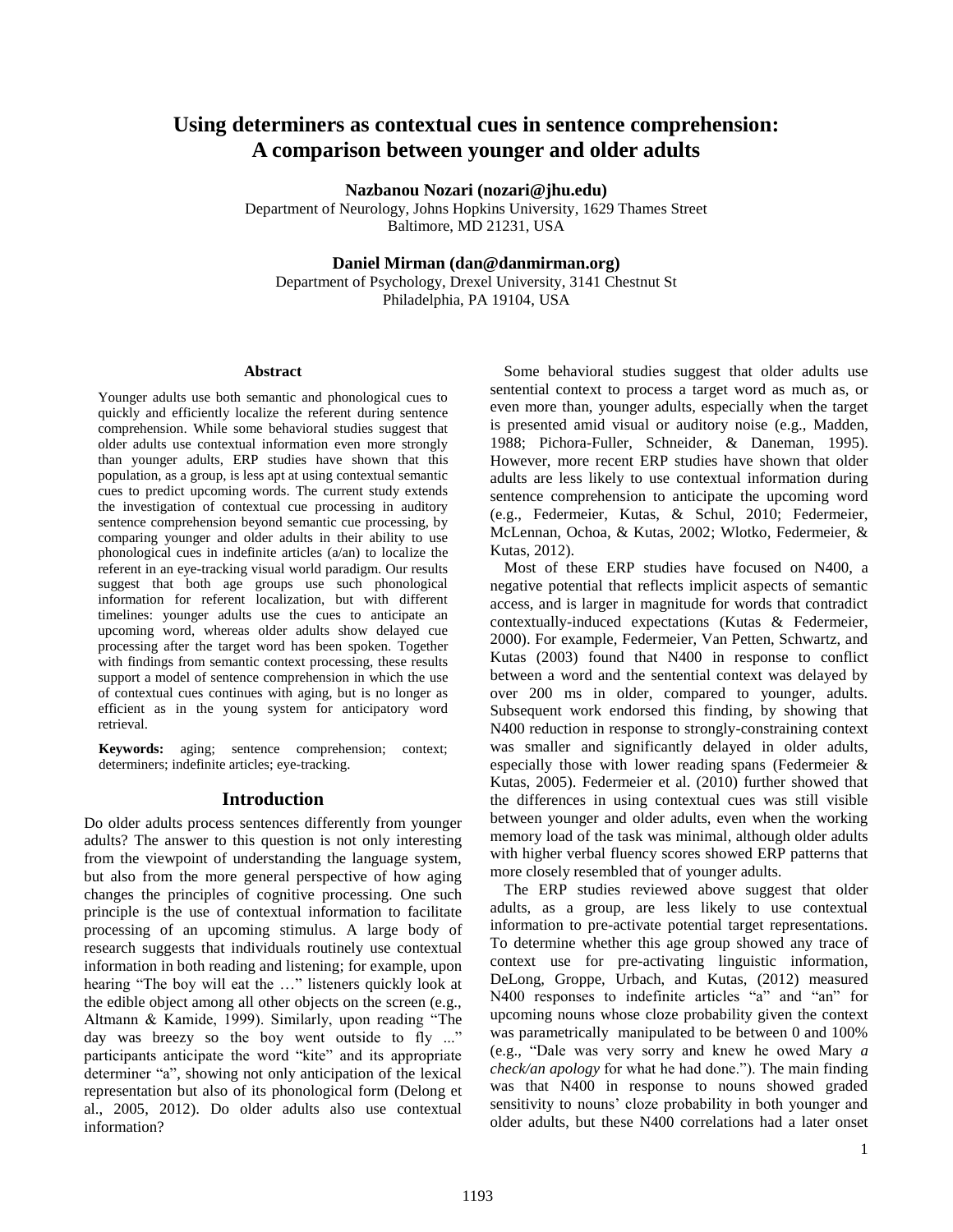and lasted longer in the older adults (see also Wlotko et al., 2012). Importantly, unlike younger adults, older adults did not show any effects on the articles, indicating that at that early point they had not yet anticipated the phonological form of the upcoming word. A second finding of the study was a prolonged increased frontal positivity to less likely nouns in young adults and a subset of older adults with high verbal fluency. Together, these findings led the authors to propose that older adults may in fact use contextual cues for pre-processing of the linguistic representations, even though the delayed timeline of this effect might lead one to conclude otherwise.

We test this possibility by comparing younger and older adults in a visual world eye-tracking paradigm. Participants viewed a scene of four objects, while listening to sentences such as "She will see a/an cherry/apple". On the Experimental trials, the indefinite articles "a" or "an" unambiguously cued the target, because the other three objects all had names that started with a phoneme that was incompatible with that article (e.g., for "an" the target would be "apple", and the three distractors would be "baby", "piano", and "duck"). On Control trials, participants heard similar sentences but with the definite article "the", which provides weaker cues to the target identity. If listeners use indefinite articles as cues, they should be able to fixate the target faster on the Experimental, compared to the Control, trials.

Importantly, "a" and "an" are semantically identical, and the disambiguating information they carry is phonological. Past research has suggested that younger adults use phonological cues to anticipate potential targets (e.g., Allopenna, Magnuson, & Tanenhaus, 1998; Zwitserlood & Schriefers, 1995). For example, upon hearing the onset /b/ listeners consider all the words that start with /b/ as possible referents (the *cohort effect*; Allopenna et al., 1998). Are phonological cues in the articles also used as cues? Interestingly, articles may not be fully processed in sentence comprehension. Readers often skip over articles in reading (O'Regan, 1979) and children older than age 4 show no disruption in sentence comprehension when an inappropriate article is used (Zangl & Fernald, 2007; McNamara, Carter, McIntosh, & Gerken, 1998). Thus articles, while potentially valuable phonological cues, may be skipped without causing much harm to comprehension. Thus, if older adults are less likely to process contextual cues, articles would be an excellent test bed.

The current experiment investigated whether indefinite articles are used as phonological cues to locate the referent during auditory sentence comprehension in younger and older adults, and whether the two groups process such cues differently.

# **Methods**

### **Participants**

Twelve younger adults (six females, mean age  $= 19.5$ ,  $SE =$ 0.4 years), and twelve older adults (five females, mean age  $= 63.7$ , SE  $= 2.3$  years) participated in the study in exchange for course credit or payment. All participants were native speakers of English. Older adults were tested on the Mini-Mental State Exam (Folstein, Folstein, & McHugh, 1975) and all scored within normal range.

## **Materials**

Visual stimuli were presented as 300×300 pixel pictures of black and white line-drawings taken from either the IPNP corpus (Szekely et al., 2004), or from Snodgrass & Vanderwart (1980). Targets were 60 common nouns, half beginning with a vowel, and half with a consonant. There were no significant differences between the items in the two groups in frequency  $(t(57) = 1.22$ ,  $p = .23$ ; reported as frequency per million words, from SUBTLEX (Brysbaert & New, 2009)), number of syllables (t(58) =  $-1.37$ , p = .18), and number of phonemes  $(t(58) = .27, p = .79)$ . Each item appeared once as the target in the Experimental condition ("an apple"), once as the target in the Control condition ("the apple"), and six more times as distractor in trials with other target nouns. One hundred and twenty sentences with the structure "She will see [article][target]." were recorded by a native English speaker at 44.1 kHz. All sentences were recorded naturally, without word splicing. This was necessary because the pronunciation of "the" could change depending on whether the following noun starts with a vowel or a consonant. Therefore, "a" and "an" should each have their own proper baseline of "the"; splicing would have removed this natural variability in "the" pronunciation and provided a biased baseline. In the recorded materials, there was no significant difference between the duration of the determiners and their paired "the" controls  $(t(29) = .58$ ,  $p = .56$  for "a" vs. "the";  $t(29) = 1.15$ ,  $p = .23$  for "an" vs. "the").

#### **Apparatus**

Participants were seated approximately 25 inches away from a 17-inch monitor with the resolution set to 1024×768 dpi. Stimuli were presented using E-Prime Professional, Version 2.0 software (Psychology Software Tools, Inc., www.pstnet.com). A remote Eyelink 1000 eye-tracker recorded participants' monocular gaze position at 250 Hz.

## **Procedure**

Participants were instructed to "listen and look at the pictures" (no response was required). Each trial began with a 1375 ms preview. In the first 1000 ms, the four line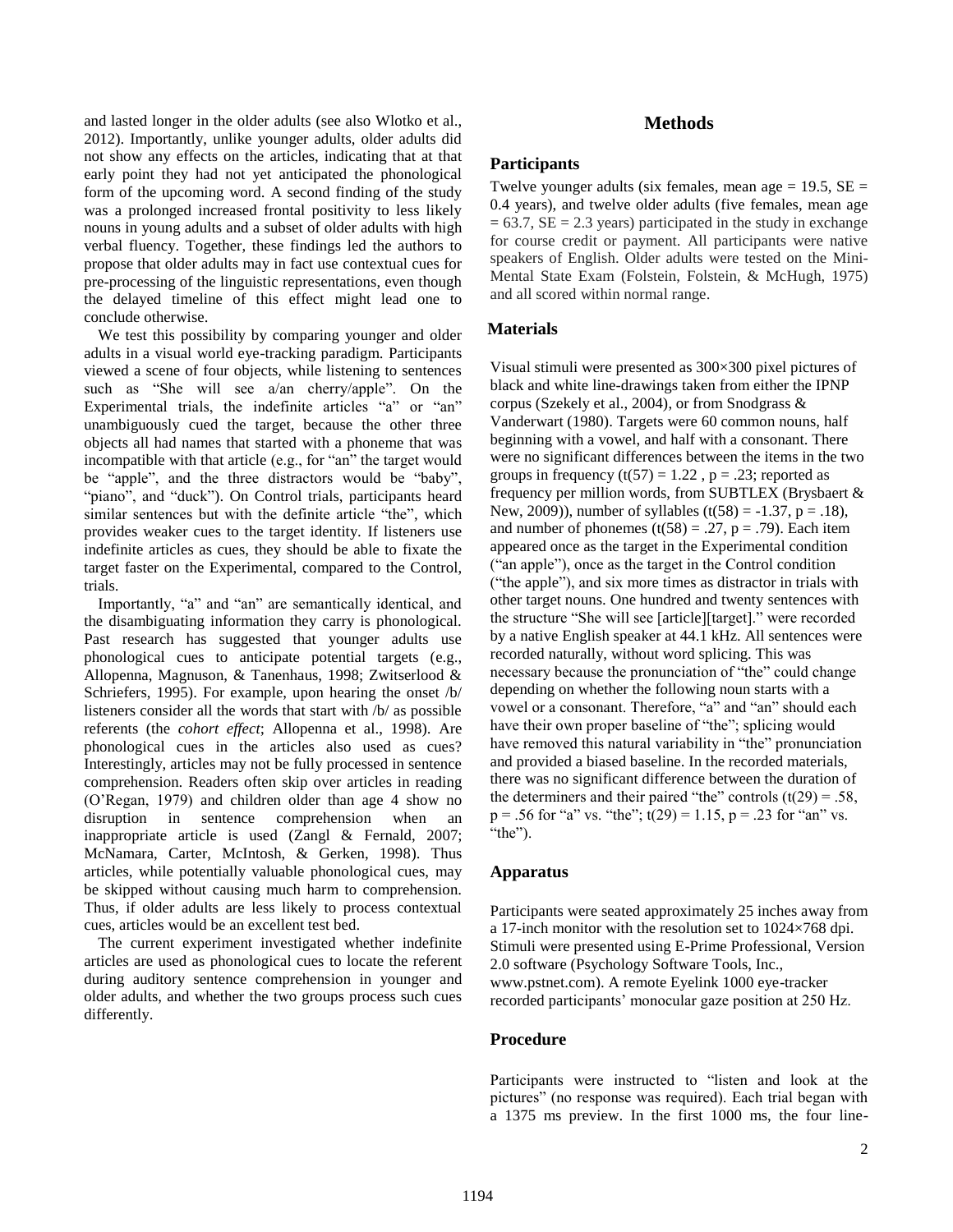drawings were presented in the four corners, and in the last 375 ms a shrinking red dot appeared at the center to draw the gaze back to the central location. After the preview, the sentence was presented through speakers at a comfortable listening volume. The position of the four pictures was randomized on every trial. Participants first completed six practice trials, and then moved on to the experiment. Two blocks, each containing 60 intermixed "a", "an" and "the" trials were administered, with a break in between. No picture was repeated as the target within the same block.

#### **Results**

Figure 1 shows the proportion of fixation  $(\pm SE)$  on the target for the Experimental (a/an) and Control (the) conditions, separated by article type and age group. Statistical analyses were performed using the Growth Curve Analysis method (GCA; Mirman, 2014), a variant of multilevel regression (or hierarchical linear modeling) that uses orthogonal polynomials to capture the curvilinear pattern of fixation proportions over time. Effects of the variables of interest on the polynomial terms provide a way to quantify and evaluate those effects on statistically independent (i.e., orthogonal) aspects of the fixation proportions trajectory. Data were contrast coded and centered, and unless otherwise specified, the overall target fixation trajectory was modeled with a cubic polynomial. Dependent variables included Age (young vs. old), Condition (definite article "the" vs. indefinite articles "a"/"an") and ArtType (Article Type; type of the indefinite article: "a" vs. "an"). The interaction between these variables and polynomial terms were explored over the intercept, linear and quadratic terms, as higher order interactions are difficult to interpret (see Mirman et al., 2014 for a full discussion). The cubic term was, however, entered in both the fixed the random effect structures to obtain the best fit to the data.



Figure 1: Proportion of fixations (±SE) to the target in Experimental  $(a/\text{an})$  vs. control (the) conditions, separately for each article and each age group.

The first analysis addressed four questions: (a) Do phonological cues facilitate target localization? (b) Do both younger and older adults both use these cues? (c) Are there differences in using "a" and "an" cues? And (d) Do the two age groups both show these differences? Table 1 shows the full model results.

Table 1- Results of the GCA first analysis.

| <b>Fixed effect structure</b>    | <b>Coefficient</b> | <b>SE</b>          | t        | p-value |
|----------------------------------|--------------------|--------------------|----------|---------|
| Intercept                        | 0.403              | 0.025              | 16.012   | < 0.001 |
| Linear                           | 1.907              | 0.082              | 23.264   | < 0.001 |
| Quadratic                        | 0.405              | 0.059              | 6.872    | < 0.001 |
| Cubic                            | $-0.301$           | 0.032              | $-9.341$ | < 0.001 |
| Intercept*Age                    | 0.024              | 0.024              | 1.018    | 0.320   |
| linear*Age                       | 0.065              | 0.066              | 0.984    | 0.336   |
| Quadratic*Age                    | $-0.069$           | 0.058              | $-1.187$ | 0.248   |
| Intercept*Condition              | 0.031              | 0.006              | 5.29     | < 0.001 |
| Linear*Condition                 | 0.073              | 0.025              | 2.878    | 0.005   |
| Quadratic*Condition              | $-0.107$           | 0.023              | $-4.69$  | < 0.001 |
| Intercept*ArtType                | $-0.013$           | 0.006              | $-2.265$ | 0.027   |
| Linear*ArtType                   | $-0.023$           | 0.025              | $-0.909$ | 0.367   |
| Quadratic*ArtType                | 0.027              | 0.023              | 1.188    | 0.239   |
| Intercept*Condition*Age          | $-0.002$           | 0.006              | $-0.309$ | 0.758   |
| Linear*Condition*Age             | < 0.001            | 0.025              | $-0.019$ | 0.985   |
| Quadratic*Condition*Age          | 0.002              | 0.023              | 0.084    | 0.933   |
| Intercept*Condition*ArtType      | 0.021              | 0.006              | 3.451    | 0.001   |
| Linear*Condition*ArtType         | $-0.005$           | 0.025              | $-0.212$ | 0.832   |
| Quadratic*Condition*ArtType      | $-0.05$            | 0.023              | $-2.19$  | 0.032   |
| Intercept*ArtType*Age            | $-0.001$           | 0.006              | $-0.091$ | 0.928   |
| Linear*ArtType*Age               | $-0.051$           | 0.025              | $-2.024$ | 0.047   |
| Quadratic*ArtType*Age            | $-0.008$           | 0.023              | $-0.332$ | 0.740   |
| Intercept*Condition* ArtType*Age | 0.011              | 0.006              | 1.847    | 0.069   |
| Linear*Condition*ArtType*Age     | 0.033              | 0.025              | 1.311    | 0.194   |
| Quadratic*Condition*ArtType*Age  | $-0.024$           | 0.023              | $-1.068$ | 0.289   |
| <b>Random effect structure</b>   | Variance           | <b>Correlation</b> |          |         |
| <b>Subject</b>                   |                    |                    |          |         |
| Intercept                        | 0.012              |                    |          |         |
| Linear                           | 0.124              | $-0.17$            |          |         |
| Quadratic                        | 0.061              | $-0.7$             | 0.4      |         |
| Cubic                            | 0.013              | $-0.35$            | $-0.67$  | 0.2     |
| Condition*ArtType   Subject      |                    |                    |          |         |
| Intercept                        | 0.003              |                    |          |         |
| Linear                           | 0.063              | 0.38               |          |         |
| Quadratic                        | 0.044              | $-0.43$            | 0.01     |         |
| Cubic                            | 0.030              | $-0.24$            | $-0.47$  | 0.26    |
| Residual                         | 0.002              |                    |          |         |

The effect of Condition was significant on the intercept, linear and quadratic terms, showing that the phonological cues provided by the indefinite articles reliably facilitated localization of the target compared to the less phonologically-informative "the". This effect was not reliably different between older and younger adults, as evidenced by non-significant Condition\*Age interactions on all three polynomial terms, implying that both age groups used these cues. We then asked if facilitation was more pronounced for one type of the definite article over the other. The interaction between Condition and ArtType was significant over two of the three polynomial terms (intercept and quadratic), indicating that the article "an" was more facilitatory than the article "a", when each article was compared to its own baseline "the". Finally, we asked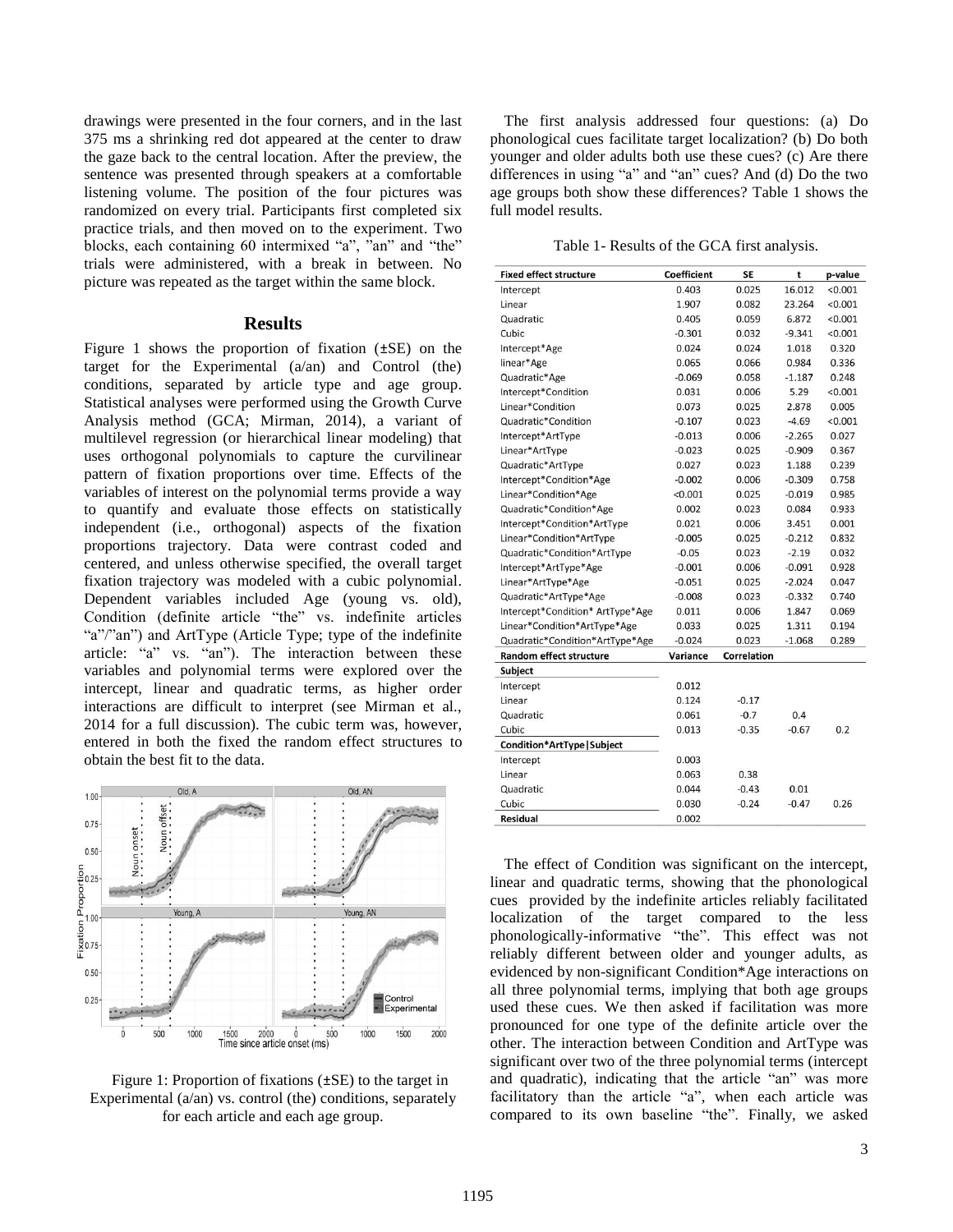whether younger and older adults differed in their processing of "a" vs. "an" articles. We found a marginal effect of the three-way interaction (Condition by ArtType by Age) on the intercept, hinting at a possible difference.

In summary, the results of this analysis provided strong evidence that both younger and older adults used phonological cues associated with the definite articles to more efficiently locate the visual target, but also suggested that there might be differences in how the two age groups used such cues. These differences were explored in the next set of analyses.

The second set of analyses focused on separate exploration of facilitation in "an" and "a". The model structure was similar to that of the first analysis, except that ArtType was removed since only subsets of data containing either "an" or "a" were analyzed by each model. Table 2 presents the results of the analysis on the "a" dataset. Neither the effect of Condition, nor its interaction with age, was significant on any of the polynomial terms.



Figure 2: Proportion of fixations (±SE) on the target in Experimental (an) vs. control (the) conditions in each age group. Gray rectangles mark the two analysis time windows.

Table 3 shows the results of the analysis on the "an" subset. The effect of Condition was significant on the intercept and quadratic terms, showing that participants used "an" as a more reliable cue to locate the target compared to "the". Importantly, the interaction between Condition and age was also significant on the linear term. These results indicate that while, as a group, younger and older adults both use "an" as an informative cue for finding the referent, they do so differently. The next set of analyses further explored these differences by focusing on early and late time windows.

**Early time window.** This analysis focused on a narrow window of 300 ms, starting 200 ms after the presentation of the article (to allow for planning and execution of an eye movement), and ending 240 ms after the onset of the word. This window best captures early use of phonological cues for anticipatory target localization. We found a main effect of Condition on the intercept, such that "an" facilitated target fixation compared to "the" (coefficient =  $-0.022$ , SE = 0.009;  $t = -2.471$ ;  $p = 0.022$ ). Critically, we also found a reliable interaction between Condition and Age on the quadratic term (coefficient =  $-0.018$ ; SE =  $0.006$ ; t =  $-$ 3.260;  $p = 0.003$ . This interaction suggests that the anticipatory effect of phonological cue was reliably more pronounced in the younger, compared to the older, adults (See Fig. 2).

**Late time window.** This time window was chosen to reflect the opposite of an anticipatory process, namely to explore if phonological cues were still being used even when the target noun had been completely spoken and there was no longer any ambiguity about the referent. To this end, we chose a time window starting at the end of the noun (920 ms after the article onset) until the point where fixations plateaued (1400 ms after the article onset). This analysis revealed a marginal main effect of Condition on the intercept (coefficient =  $-0.033$ , SE = 0.016; t =  $-2.058$ ; p = 0.052), as well as a significant interaction between Condition and Age on the quadratic term (coefficient =  $0.028$ ; SE =  $0.011$ ; t = 2.478;  $p = 0.018$ ) and a marginal effect of this interaction on the intercept (coefficient =  $-0.028$ ; SE = 0.016; t =  $-1.782$ ; p  $= 0.089$ ). Importantly, the direction of this interaction was the opposite of that found in the early time window analysis, showing that in this late time window, older adults continued to rely on the earlier phonological cues from the article to find the referent, considerably more than younger adults (see Fig. 2).

Table 2- Results of the GCA on the "a" subset.

| <b>Fixed effect structure</b>  | Coefficient | <b>SE</b>          | t        | p-value |
|--------------------------------|-------------|--------------------|----------|---------|
| Intercept                      | 0.44        | 0.025              | 17.467   | < 0.001 |
| Linear                         | 2.026       | 0.076              | 26.493   | < 0.001 |
| Quadratic                      | 0.276       | 0.07               | 3.931    | < 0.001 |
| Cubic                          | $-0.376$    | 0.035              | $-0.813$ | < 0.001 |
| Intercept*Age                  | 0.025       | 0.025              | 1.021    | 0.319   |
| Linear*Age                     | 0.079       | 0.066              | 1.197    | 0.245   |
| Quadratic*Age                  | $-0.068$    | 0.069              | $-0.983$ | 0.337   |
| Intercept*Condition            | 0.008       | 0.008              | 0.948    | 0.354   |
| Linear*Condition               | 0.015       | 0.044              | 0.354    | 0.727   |
| Quadratic*Condition            | $-0.022$    | 0.028              | $-0.799$ | 0.433   |
| Intercept*Condition*Age        | 0.011       | 0.008              | 1.323    | 0.2     |
| Linear*Condition*Age           | $-0.01$     | 0.044              | $-0.222$ | 0.826   |
| Quadratic*Condition*Age        | $-0.032$    | 0.028              | $-1.137$ | 0.268   |
| <b>Random effect structure</b> | Variance    | <b>Correlation</b> |          |         |
| Subject                        |             |                    |          |         |
| Intercept                      | 0.012       |                    |          |         |
| Linear                         | 0.034       | $-0.97$            |          |         |
| Quadratic                      | 0.085       | $-0.7$             | 0.7      |         |
| Cubic                          | 0.005       | $-0.24$            | 0.24     | 0.17    |
| <b>Condition   Subject</b>     |             |                    |          |         |
| Intercept                      | 0.003       |                    |          |         |
| Linear                         | 0.175       | 0.4                |          |         |
| Quadratic                      | 0.034       | $-0.55$            | $-0.12$  |         |
| Cubic                          | 0.039       | $-0.32$            | $-0.77$  | 0.32    |
| Residual                       | 0.003       |                    |          |         |

In summary, the second set of analyses showed that (1) the effect of phonological cue was stronger in "an" than in "a", (2) both younger and older adults used "an" as a cue to localize the visual referent, and (3) the two age groups used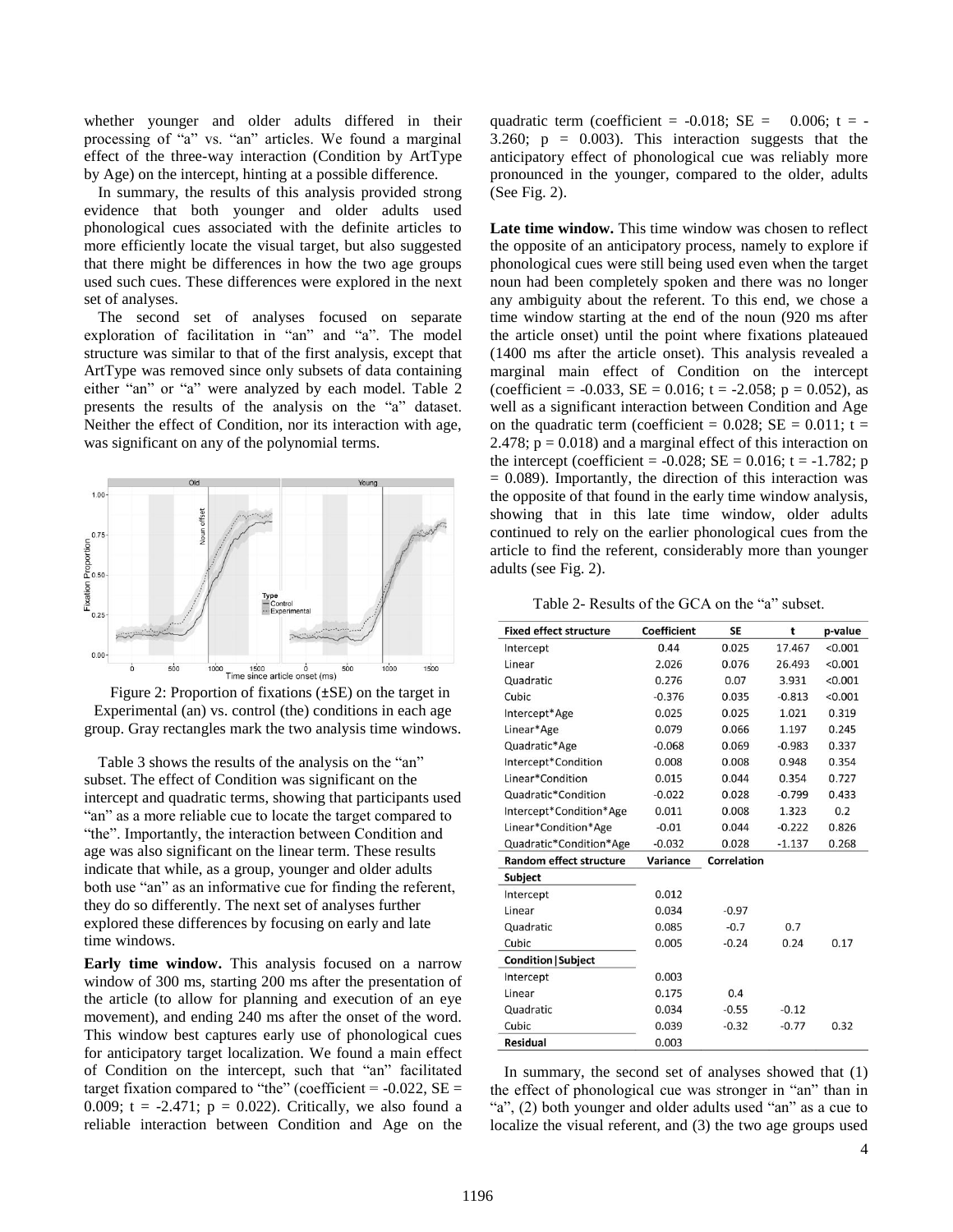the cue with notably different timelines; early in younger and late in older adults.

| <b>Fixed effect structure</b>  | <b>Coefficient</b> | <b>SE</b>          | t        | p-value |
|--------------------------------|--------------------|--------------------|----------|---------|
| Intercept                      | 0.367              | 0.026              | 14.299   | < 0.001 |
| Linear                         | 1.787              | 0.08               | 22.423   | < 0.001 |
| Quadratic                      | 0.534              | 0.056              | 9.613    | < 0.001 |
| Cubic                          | $-0.226$           | 0.031              | $-7.26$  | < 0.001 |
| Intercept*Age                  | 0.024              | 0.025              | 0.96     | 0.337   |
| Linear*Age                     | 0.072              | 0.075              | 0.957    | 0.338   |
| Quadratic*Age                  | $-0.066$           | 0.053              | $-1.229$ | 0.219   |
| Intercept*Condition            | $-0.033$           | 0.01               | $-3.299$ | 0.001   |
| Linear*Condition               | $-0.017$           | 0.037              | $-0.45$  | 0.653   |
| Quadratic*Condition            | 0.076              | 0.036              | 2.095    | 0.036   |
| Intercept*Condition*Age        | $-0.006$           | 0.01               | $-0.608$ | 0.543   |
| Linear*Condition*Age           | $-0.079$           | 0.037              | $-2.13$  | 0.033   |
| Quadratic*Condition*Age        | 0.01               | 0.036              | 0.278    | 0.781   |
| <b>Random effect structure</b> | Variance           | <b>Correlation</b> |          |         |
| Subject                        |                    |                    |          |         |
| Intercept                      | 0.011              |                    |          |         |
| Linear                         | 0.097              | $-0.14$            |          |         |
| Quadratic                      | 0.034              | $-0.85$            | 0.52     |         |
| Cubic                          | 0.007              | $-0.21$            | $-0.29$  | 0.22    |
| <b>Condition   Subject</b>     |                    |                    |          |         |
| Intercept                      | 0.006              |                    |          |         |
| Linear                         | 0.071              | 0.62               |          |         |
| Quadratic                      | 0.059              | $-0.31$            | 0.05     |         |
| Cubic                          | 0.024              | $-0.52$            | $-0.5$   | 0.34    |
| Residual                       | 0.002              |                    |          |         |

Table 3- Results of the GCA on the "an" subset.

#### **General Discussion**

Our results suggest that articles were indeed used as informative contextual cues for localizing the referent during online sentence comprehension regardless of age. This finding suggests that while comprehension does not critically depend on articles, listeners do use these function words as cues. However, this benefit was limited to the less frequent article "an". Note that each article was compared to its corresponding control condition (e.g., "a cherry" is compared to "the cherry" and "an apple" to "the apple"), thus subtle differences in the pronunciation of "the" when followed by a consonant or a vowel were controlled for. The most likely reason for "an" being used as a more prominent cue than "a", is that the subset of words that "an" cues (i.e., words that start with a vowel) is much smaller than the subset of words that are cued by "a". Also in modern American English, the use of "a" along with a noun that starts with a vowel, though infelicitous, is not uncommon, especially in disfluent speech (e.g., "He's a um… artist!"), decreasing the validity of "a" as a unique cue.

Critical for our investigation was that older adults too showed evidence of employing these article cues for locating the referent. This finding complements the literature on contextual cue processing in older adults, which has almost entirely focused on the processing of semantic context. Note that studies that investigate ERP responses on the article (e.g., Delong et al., 2005, 2012), investigate retrieval of the phonological form in response to

semantic cues in the sentence, e.g., retrieving the word "kite" or "airplane" (and subsequently the appropriate article a/an), given the context "The day was breezy so the boy went outside to fly ...". Thus these studies follow a different goal from the present study, which tested whether phonological cues associated with the articles themselves are used by listeners. Our results suggest that older adults do use such phonological cues, even on function words that past research suggests are not critical for sentence comprehension (e.g., McNamara et al., 1998; Zangl & Fernald, 2007).

However, our analyses of early and late time windows revealed intriguing differences in the timeline of cue processing between younger and older adults. While younger participants used phonological article cues in an anticipatory fashion, i.e., to locate the target *before* the target name was spoken, older adults showed no evidence of anticipatory cue use. On the other hand, older adults showed continued advantage for the target when it followed "an", compared to "the", in the late time window, *after* the noun had been spoken. In this late time window, younger adults showed no difference in fixating targets that were preceded by either article type, presumably because the noun information was enough for unequivocally localizing the referent in both conditions.

The delay in the processing of phonological article cues in older adults mirrors the reports of delayed N400 effect during semantic context processing (e.g., Delong et al., 2012; Federmeier et al., 2003; 2010; Wlotko & Federmeier, 2012; Wlotko et al., 2012). Moreover, older adults' continued processing of such cues in a late time window is compatible with Delong et al.'s (2012) report of prolonged N400 in this population (see also Wlotko et al., 2012). Our results add to these findings in three ways. First, the delay in processing contextual cues in older adults is not limited to semantic cues. This shows that the issue does not stem from specific dynamics within the lexical-semantic system, and is instead be better explained by models of general slowing in cognitive processing with aging (e.g., Myerson et al., 1990). Importantly, this slowing does not encompass automatic aspects of processing, such as activation of lexical representations through related representations (e.g., Federmeier et al., 2003; see Burk & Shafto, 2008, for a review), but seems to be specific to operations that require active processing and control.

The second way that the current results add to the findings of ERP studies is that it corroborates those findings using a measure that is sensitive enough to capture subtle differences in the timeline of cognitive processing, while still capturing overt behavior. We intentionally used articles which, according to past research, were dispensable to comprehension to show that even such subtle cues can be used in older adults and have measurable behavioral consequences. Finally, the sentences used in the current experiment entailed no anomaly or syntactic complexity, thus providing a straight-forward test of contextual cue use in sentence comprehension.